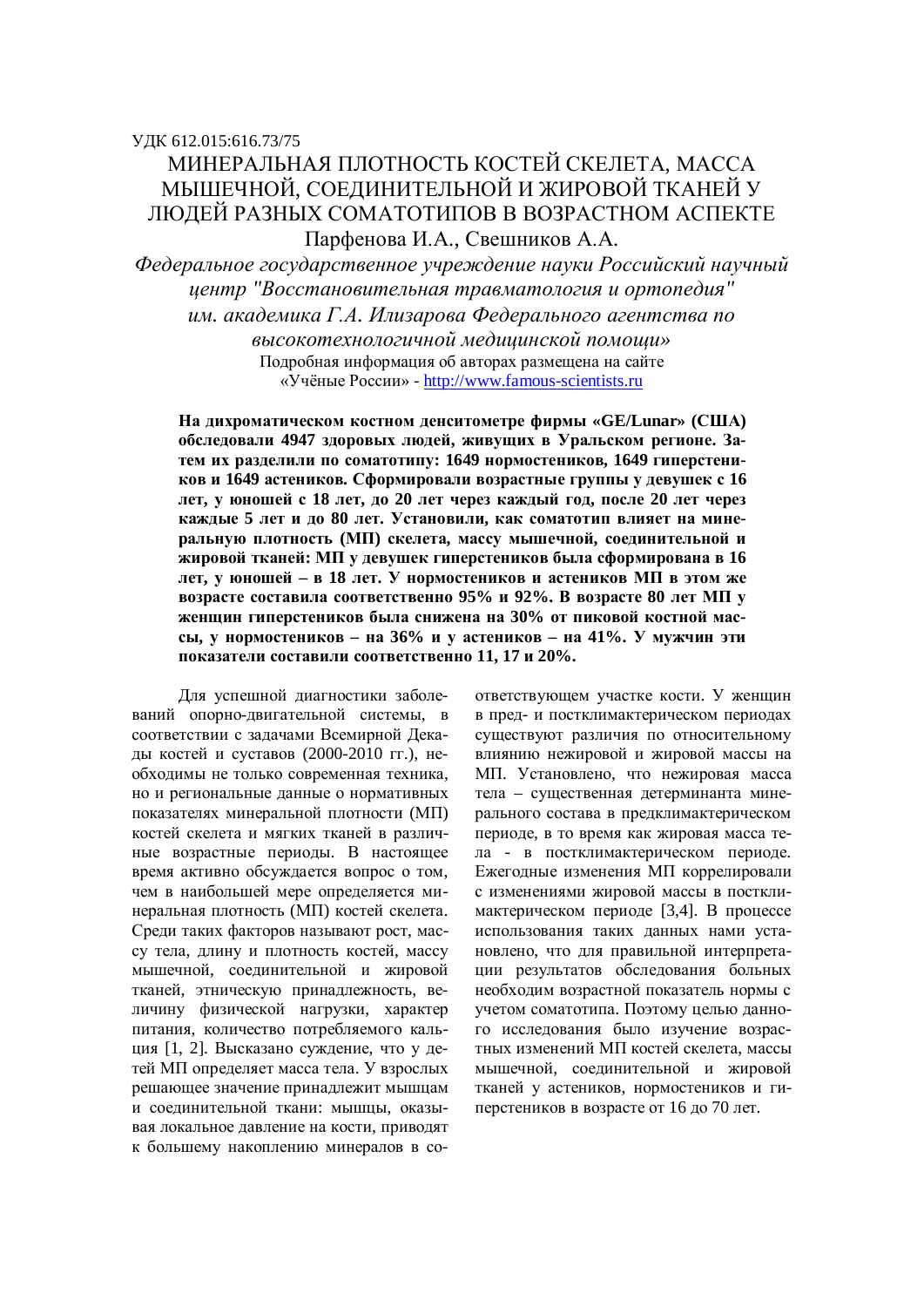#### Материал и методы исследования

Наблюдения проведены на 4947 практически здоровых людях. Из них 2544 женщины в возрасте 16-70 лет и 2403 мужчины в возрасте 18-70 лет. Все обследованные были разделены на три группы соответственно соматотипу: астеники, нормостеники и гиперстеники. Девушки в возрасте 16-20 лет и юноши в возрасте 18-20 лет были распределены в подгруппы с интервалом один год. Мужчины и женщины в возрасте 21-70 лет объединены в подгруппы с интервалом пять лет. Количество обследованных в каждой подгруппе соответствовало требованиям «Протокола установления соотношения клинического материала при определении плотности минеральных веществ в кости» фирмы «Lunar» (США). Из исследования исключались те, кто имел заболевания, ведущие к деминерализации скелета, а также применявшие глюкокортикоиды, антиконвульсивные препараты, фториды натрия, гепарин, тироксин, метаболиты витамина D.

Отнесение к тому или иному типу конституции развития производили на основании величины индекса соматического развития (Пинье), который рассчитывался по формуле:  $M\Pi = L - (P+T)$ , где – L длина тела (см),  $P$  – масса тела (кг),  $T$  – окружность грудной клетки (см).

Измерение массы минералов, МП костей скелета, а также массы мышечной, соединительной и жировой тканей проводили методом рентгеновской двухэнергетической абсорбциометрии на костном денситометре фирмы «GE /Lunar», (США). Использовали стандартную программу enCore<sup>TM</sup>2002 в режимах сканирования всего тела, поясничного отдела позвоночника, проксимальной трети бедренных костей. В позвонках наряду с МП  $(r/cm^2)$ определяли массу минералов в граммах.

В качестве инструмента вычислений использован пакет статистического анализа и встроенные формулы расчетов данных компьютерной программы Microsoft® Excel (2000).

## Результаты исследований

Женшины. Масса минералов во всем *скелете.* У девушек гиперстеников в 16 лет формирование массы минералов в скелете фактически завершено, в то время как у нормостеников масса минералов составила 95%, у астеников – 92%. Полностью скелет минерализован в 21-25 лет. До 45 лет масса минералов оставалась неизменной: у гиперстеников она больше, чем у нормостеников на 14% ( $p<0,01$ ), у астеников меньше, чем у нормостеников – на 25% (р<0,01). Снижение массы минералов раньше начиналось у астеников – в 46 лет, затем у нормостеников – в 51 год и позже всех у гиперстеников - 56 лет. В 80 лет масса минералов была снижена у гиперстеников на 30% (p<0,001), у нормостеников – на 36% ( $p<0,001$ ), у астеников – на 41% ( $p<0,001$ ).

*Ɇɢɧɟɪɚɥɶɧɚɹɩɥɨɬɧɨɫɬɶɩɨɹɫɧɢɱɧɨ*го отдела позвоночника. У гиперстеников МП в период от 16 до 21 года увеличивалась очень незначительно  $(3\%, (p>0,05))$ , у нормостеников – на 7% (р<0,05), у астени- $\kappa$ ов – на 10% (р<0,05). Далее в возрасте до 41 года величина МП в каждой группе была постоянной: у гиперстеников на 12%  $(p<0.05)$  больше по сравнению с нормостениками, а у астеников – на 45% меньше (p<0,05). Деминерализация у женщин астеников начиналась в 41 год, у нормостеников – в 46 лет, у гиперстеников в 51 год. В 80 лет у гиперстеников МП снижалась (по сравнению с исходной величиной) на 23% (р<0,01), у нормостеников – на 29%  $(p<0,001)$ , у астеников – на 25% ( $p<0,001$ ).

МП проксимальной трети бедрен*ной кости*. Максимальной величины МП у всех трех соматотипов достигала в 21 год и далее оставалась на постоянных величинах. Тенденция к снижению МП раньше проявилась у астеников – в 45 лет, у нормостеников – в 51 год, у гиперстеников – 61 год. В 80 лет МП у гиперстеников была снижена на 27% (р<0,001), у нормостеников – на 32% ( $p<0,001$ ), у астеников – на 50% ( $p<0,001$ ).

Масса мышечной, соединительной и жировой тканей во всем теле. После 25 лет на протяжении трудоспособного возраста масса мягких тканей продолжала увеличиваться по сравнению с возрастом 21-25 лет. У представителей обследованных соматотипов это происходило в разное время и на разную величину: у гиперстеников – в 21-60 лет - на 11% ( $p<0,05$ ) у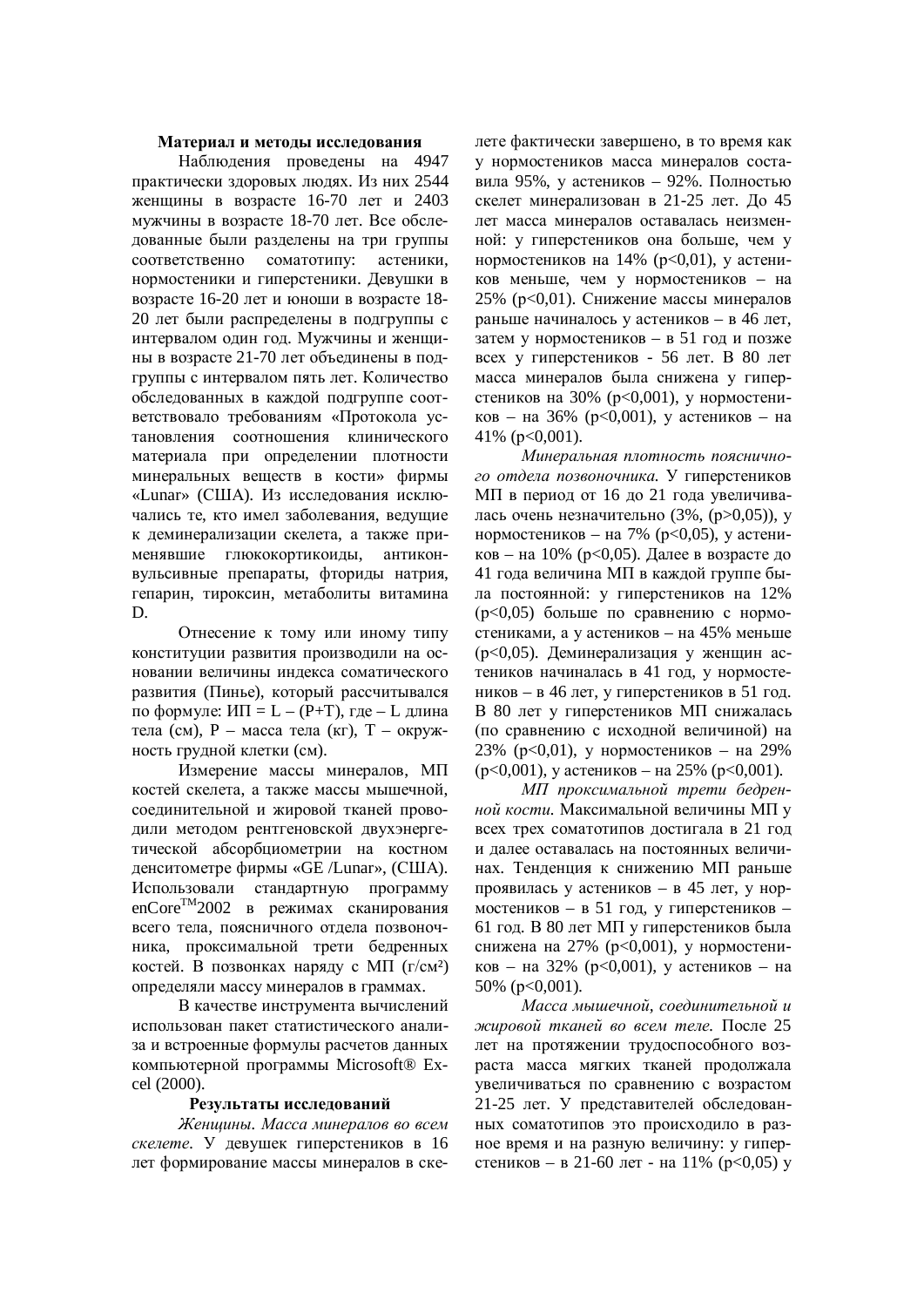нормостеников - в 26-60 лет - на 9% (р<0,05), у астеников в 31-51 год - на 3%  $(p>0.2)$ . После 60 лет начиналось уменьшение массы мышечной ткани при одновременном увеличении жировой. В итоге в 80 лет, по сравнению с пиковой массой тканей у астеников, ее меньше на 17%  $(p<0,01)$ , у нормостеников - на 14%  $(p<0.05)$ , у гиперстеников на 12% ( $p<0.05$ ).

Мы изучили также изменения мягких тканей и в отдельных сегментах тела и представляем их на примере нижних конечностей, где наибольшая масса мышц и соединительной тканей. Масса у гиперстеников увеличивалась в трудоспособном возрасте (21-60 лет) на 23% ( $p<0,01$ ), у нормостеников – на 11% ( $p<0,05$ ), у астеников – на 7% ( $p=0,05$ ). Уменьшаться масса мягких тканей (по сравнению с пиковой величиной) начинала соответственно в 66, 61 и 56 лет. В 80 лет снижение у гиперстеников составило 24% ( $p<0.001$ ), у нормостеников – 28% ( $p < 0.001$ ), у астеников – 36% (p<0,001).

*Ɇɭɠɱɢɧɵ. Ɇɚɫɫɚɦɢɧɟɪɚɥɨɜɜɨɜɫɟɦ* скелете. В 18 лет у гиперстеников минерализация скелета практически завершадась (96%). У нормостеников в этом возрасте минералов составляла 94% ( $p=0.05$ ), а у астеников – 90% ( $p < 0.05$ ). У гиперстеников масса минералов в 25-61 лет находилась на постоянных значениях, затем начинала медленно снижаться и в 80 лет деминерализация была равна 10% (р<0,05). У нормостеников масса минералов оставадась на постоянных величинах до 56 лет. В 80 лет деминерализация составила 14% (р<0,05). У астеников тенденция к снижению массы минералов начиналась 51 год, в 80 лет она была снижена на 20% (р<0,01).

МП поясничного отдела позвоночника. В 18 лет МП у гиперстеников составляла 98%, у нормостеников 96%, у астеников – 94%. МП у гиперстеников была на постоянных величинах до 56 лет, у нормостеников до 51 года, у астеников – до 46 лет. В 80 лет у гиперстеников снижена на 11% ( $p<0,05$ ), у нормостеников – на 19% ( $p > 0.01$ ), у астеников – на 28%  $(p>0.001)$ .

МП проксимальной трети бедренных костей. В 18 лет у гиперстеников минерализация составляла 97%, у нормостеников – 95%, у астеников 92%. Устойчивая величина МП у гиперстеников сохранялась до 56 лет, у нормостеников – до 51 года, у астеников – до 46 лет. В 80 лет деминерализация у гиперстеников составила 10% ( $p<0,05$ ), у нормостеников – 25%  $(p<0,001)$ , у астеников – 38% ( $p<0,001$ ).

Масса мышечной, соединительной и жировой тканей во всем теле. Масса продолжала возрастать после 18 лет в течение трудоспособного возраста: у гиперстеников до 56 лет, у нормостеников – до 51 года и у астеников до 46 лет. За это время масса тканей у гиперстеников увеличивалась на 5% ( $p=0,05$ ), у нормостеников – на 11% ( $p<0.05$ ), у астеников – 10% ( $p<0.05$ ). В 80 лет у гиперстеников масса тканей уменьшалась на 19% (p<0,01), у нормостеников – на 18% ( $p<0,01$ ), у астеников – на  $12\%$  ( $p<0.05$ ).

Масса мягких тканей в нижних конечностях. Быстрее формировалась у гиперстеников – в 18 лет и составляла 95%, достигала максимума в 56 лет, затем оставалась на постоянных величинах до 61 года, после этого начинала медленно снижаться. В 80 лет процент уменьшения массы тканей составил  $14%$  ( $p<0,05$ ).

У нормостеников в 18 лет масса тканей составляет 93%. Наибольшая масса была в 51 год, оставалась неизменной до 61 года. В 80 лет уменьшена на 19%  $(p<0.05)$ .

У астеников масса тканей была наибольшей в 46 лет, затем оставалась неизменной до 51 года, после этого снижалась и в 80 лет величина снижения составляла 29% ( $p<0,05$ ).

## Обсуждение результатов

Современное диагностическое оборудование – рентгеновские костные денситометры - позволяют определить массу минеральных веществ и мягких тканей при ошибке измерения ±0,5%. Это дало возможность проводить принципиально новые исследования, в частности, решить вопрос о том, насколько различается минеральная плотность у нормостеников, гиперстеников и астеников, как изменяется с возрастом масса мягких тканей. Существенное значение имеет факт различия величины снижения МП после 60 лет у представителей разных соматотипов. Оказа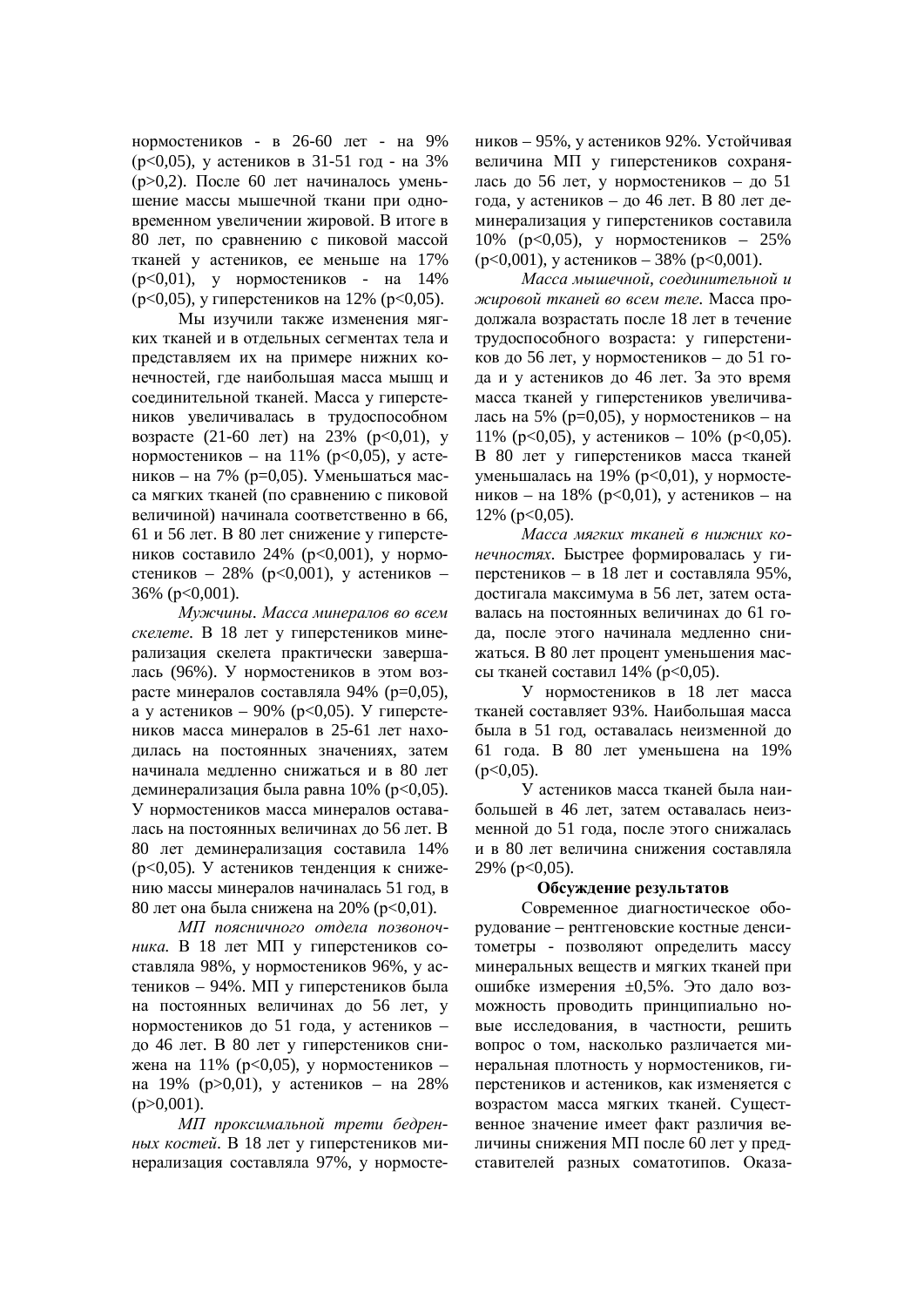лось, что у гиперстеников в ближайшие годы после полового созревания (девушки в 16 лет, юноши в 18 лет) скелет минерализован на 97%, у нормостеников на 95% и у астеников на 92%. В связи с этим, процесс достижения пиковой костной массы у нормостеников и астеников затягивается до 21-25 лет.

Масса мышц и соединительной ткани продолжала увеличиваться в трудоспособном возрасте, причем пропорционально степени нагрузки на соответствующий сегмент. Наибольший прирост мягких тканей наблюдался у гиперстеников и наименьший - у астеников. У астеников раньше (в 51 год) начинала убывать масса мышц. Количество жировой ткани достигала наибольших значение в 56-66 лет у нормостеников и гиперстеников. В возрасте 80 лет МП у женщин гиперстеников она была снижена на 30% от пиковой костной массы, у нормостеников – на 36% и у астеников – на 41%. У мужчин эти показатели составили соответственно 11, 17 и 20%.

Таким образом, с возрастом в скелете и мягких тканях происходят закономерные изменения, по-иному выраженные у представителей разных соматотипов. Но предрасполагающими факторами к увеличивающейся с возрастом потере костной массы как у нормостеников, так у астеников и гиперстеников является уменьшение массы тела, что следует из вышеуказанных данных. У женщин нежировая масса тела определяет массу минералов в предклимактерическом периоде, в то время как жировая масса - в постклимактерическом периоде. Ведущей причиной снижения МП у женщин является менопауза. У мужчин же детерминантой МП является нежировая масса тела. Другие причины являются общими для лиц обоих полов – уменьшение двигательной активности, массы мышечной и соединительной тканей. Приведенные в работе материалы позволяют более точно поставить диагноз и контролировать в линамике лечебный процесс. Организация профилактики и лечения остеопороза у конкретного человека – трудная задача и ее решение зависит как от правильной постановки диагноза, так и готовности больного к проведению длительной терапии. Важно прогнозировать риск течения остеопении и остеопороза с помощью исследования МП, а также косвенных признаков – факторов риска.

Эти данные важны как с теоретической точки зрения, так и с практической, когда ставится вопрос об активности репаративного костеобразования после переломов и уравнивания длины конечностей, и оценке степени восстановления трудоспособности по массе мышечной и соединительной тканей.

Исходя из полученных данных можно сделать вывод и о том, что при создании региональных баз данных о минеральной плотности костей скелета необходимо учитывать тип конституции развития человека.

Работа выполнена при поддержке  $P$ ФФИ, проект 07-04-96033.

## СПИСОК ЛИТЕРАТУРЫ∙

1. Свешников А.А. // Матер. III Всеросс. конф. с междунар. участием «Физиология мышц и мышечной деятельности». посвященной 250-летию МГУ. М. 2005. С. 94.

2. Шевцов В.И., Свешников А.А., Овчинников Е.Н. // Гений ортопедии. 2005. № 1. C. 58.

3. Langendonck L., Claessens A.L., Lysens R. // Ann Hum Biol. 2004. V. 31. No 2. P. 228.

4. Baumgartner R.N., Stauber P.M., Koehler K.M. // Am J Clin Nutr. 1996. V. 63. No 3. P. 365.